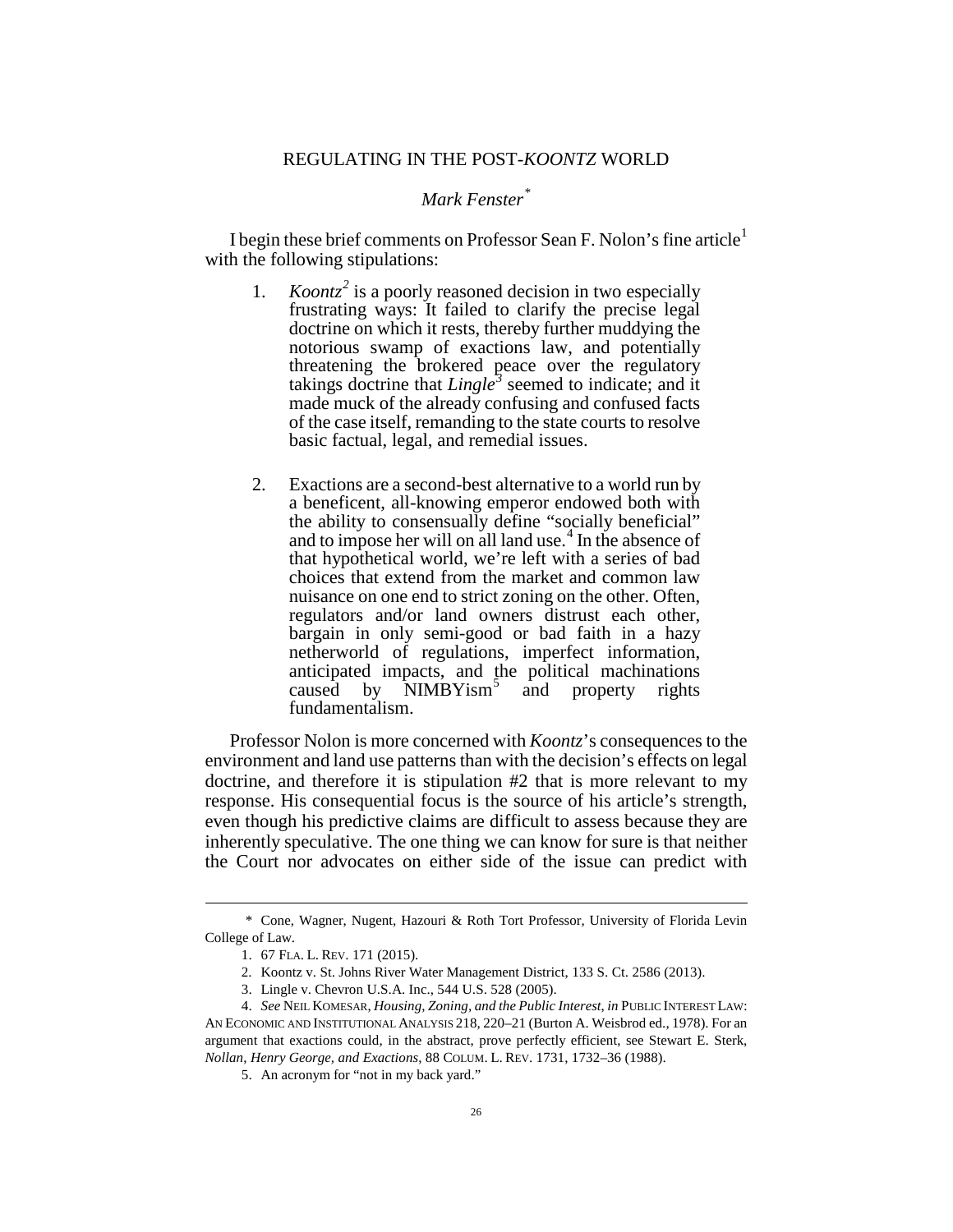certainty what will happen—indeed, given the incredibly, wonderfully variable nature of local governments as sub-sub-national regulatory entities, we can only say with certainty that *Koontz*'s consequences will be complex, often unanticipated, and, literally, all over the map.

In this regard, Professor Nolon is right to note the diversity of responses to *Koontz* we might expect to see from local governments. For commentators like him who favor negotiated dispute resolution as the best means to develop and implement land use regulations, *Koontz* is a potential disaster. Except in certain circumstances—the right political environment, the right property owner, and the right regulatory scheme and practices rational regulators will be wary of engaging in discussions with property owners when liability might attach to any misstep. Viewed from the regulator's perspective, the decision's expansion of *Nollan[6](#page-1-0)* and *Dolan*'s [7](#page-1-1) scrutiny makes one of the tools in the procedural tool-chest significantly less attractive. The risk-averse city and county attorney who reads *Koontz* carefully would be wise to advise planning staff: *Don't discuss the matter with the applicant in an informal manner. Give no indication of what mitigation might require for approval until you can demonstrate that it bears an essential nexus with the proposal and is roughly proportional to it.*

There are other institutions and individuals involved in this process that Professor Nolon's paper (understandably, since it is just one article) doesn't fully consider. The complexity of land use practice on the ground reflects not only the topographical variability of the nation, but also its economic, ideological, and institutional variability—variability that comes from the fact that land use decisions are deeply political and one of the most visible issues that drives local elections. It is therefore worth considering what role they might play in responding to *Koontz*. Any conclusions would not contradict Professor Nolon's predictions about the choices that agencies will make about how to implement regulations, but regulations and their implementation do not occur in a vacuum. The interesting question would not be whether conditions will attach to development approvals, for they surely will—there is too much at stake financially and politically for local governments to eschew conditions, and there is too much at stake financially for property owners to refuse all conditions because local governments continue to enjoy the police power authority to simply deny proposals. But how will these conditions attach and at what stage? Unfortunately, we do not have good empirical data to help us answer the question of how local governments derive and impose conditions, and so all we can do, as Professor Nolon does, is speculate.

 <sup>6.</sup> Nollan v. California Coastal Commission, 483 U.S. 825 (1987).

<span id="page-1-1"></span><span id="page-1-0"></span><sup>7.</sup> Dolan v. City of Tigard, 512 U.S. 374 (1994).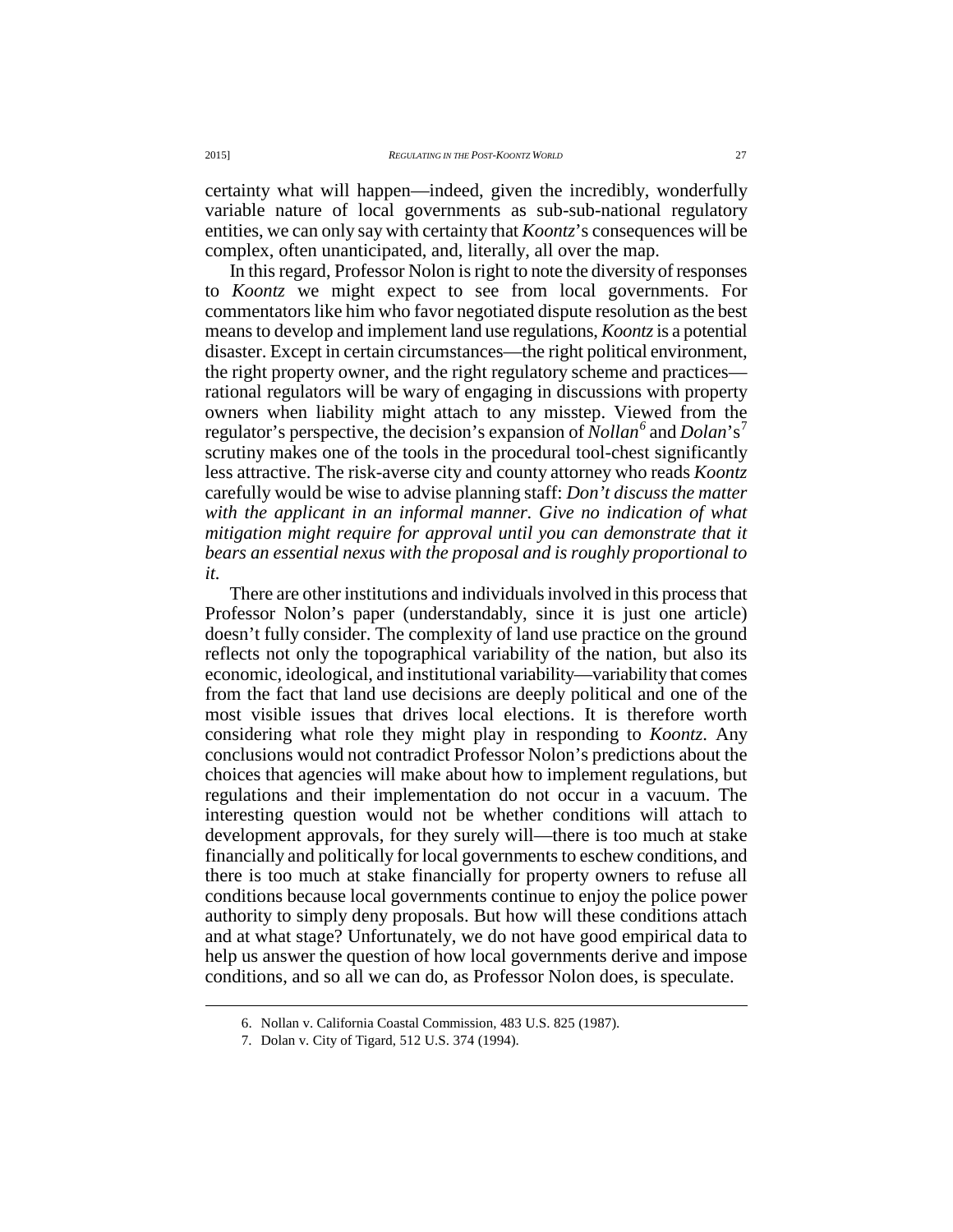## 28 *FLORIDA LAW REVIEW FORUM* [Vol. 67

In previous work, I predicted that regulatory entities would voluntarily turn to regulatory formulas as a means to impose conditions rather than rely upon bespoke conditions that face higher judicial scrutiny, $\delta$  a trend that I later found in an admittedly non-systematic study of the institutional context of exactions after *Nollan* and *Dolan*. [9](#page-2-1) Many of the parties to land use regulation have reasons to prefer formulaic exactions: property developers who want cost-certainty and a streamlined regulatory process; state governments (perhaps channeling the developers' lobbying money) trying to constrain local government discretion; and even local governments themselves, who could reasonably believe that devising formulas in advance would not only limit takings liability, but also prove to be a fairer and more efficient approach to regulating land use. It is this abstract ideal—that formulas could constitute good planning—which helps explain the result, found almost ten years ago, that California planners considered *Nollan* and *Dolan*'s qualitative and quantitative standards to constitute good planning practice.<sup>[10](#page-2-2)</sup> We need look no further for this trend than in Florida's statewide water management regulations and its regional implementation—the subject of the *Koontz* litigation. In 2002, Florida amended its wetland mitigation program by statute, adopting the Uniform Mitigation Assessment Method to set mitigation conditions that would offset expected impacts on wetlands and other surface water.<sup>[11](#page-2-3)</sup> The legislature intended the statute to force regulators into a formulaic scheme that would establish both a "practicable" process for determining mitigation measures and a "consistent" one across a diverse and large state.<sup>[12](#page-2-4)</sup>

Formulas that establish fees and other offset measures might not be the optimal procedure for devising mitigation, and they might not result in the most legitimate and democratically acceptable regulatory response to land development. More individualized exactions derived from a more inclusive, negotiated process may—in theory no doubt, and often in practice—result in better local governance and individualized, appropriate regulation. But we live and practice in the world that *Nollan*, *Dolan*, and *Koontz* created, alongside the contested politics of land use regulation (which themselves led to the judicial development of regulatory takings jurisprudence).

To return to my initial stipulations, I don't believe that the approach in

<span id="page-2-0"></span> <sup>8.</sup> Mark Fenster, *Takings Formalism and Regulatory Formulas: Exactions and the Consequences of Clarity*, 92 CAL. L. REV. 609 (2004).

<span id="page-2-1"></span><sup>9.</sup> Mark Fenster, *Regulating Land Use in a Constitutional Shadow: The Institutional Contexts of Exactions*, 58 HASTINGS L.J. 729, 759–60, 766–67 (2007).

<span id="page-2-4"></span><span id="page-2-3"></span><span id="page-2-2"></span><sup>10.</sup> Ann E. Carlson & Daniel Pollak, *Takings on the Ground: How the Supreme Court's Takings Jurisprudence Affects Local Land Use Decisions*, 35 U.C. DAVIS L.REV. 103, 105 (2001).

<sup>11.</sup> FLA. STAT. § 373.414(18).

<sup>12.</sup> *Id*.